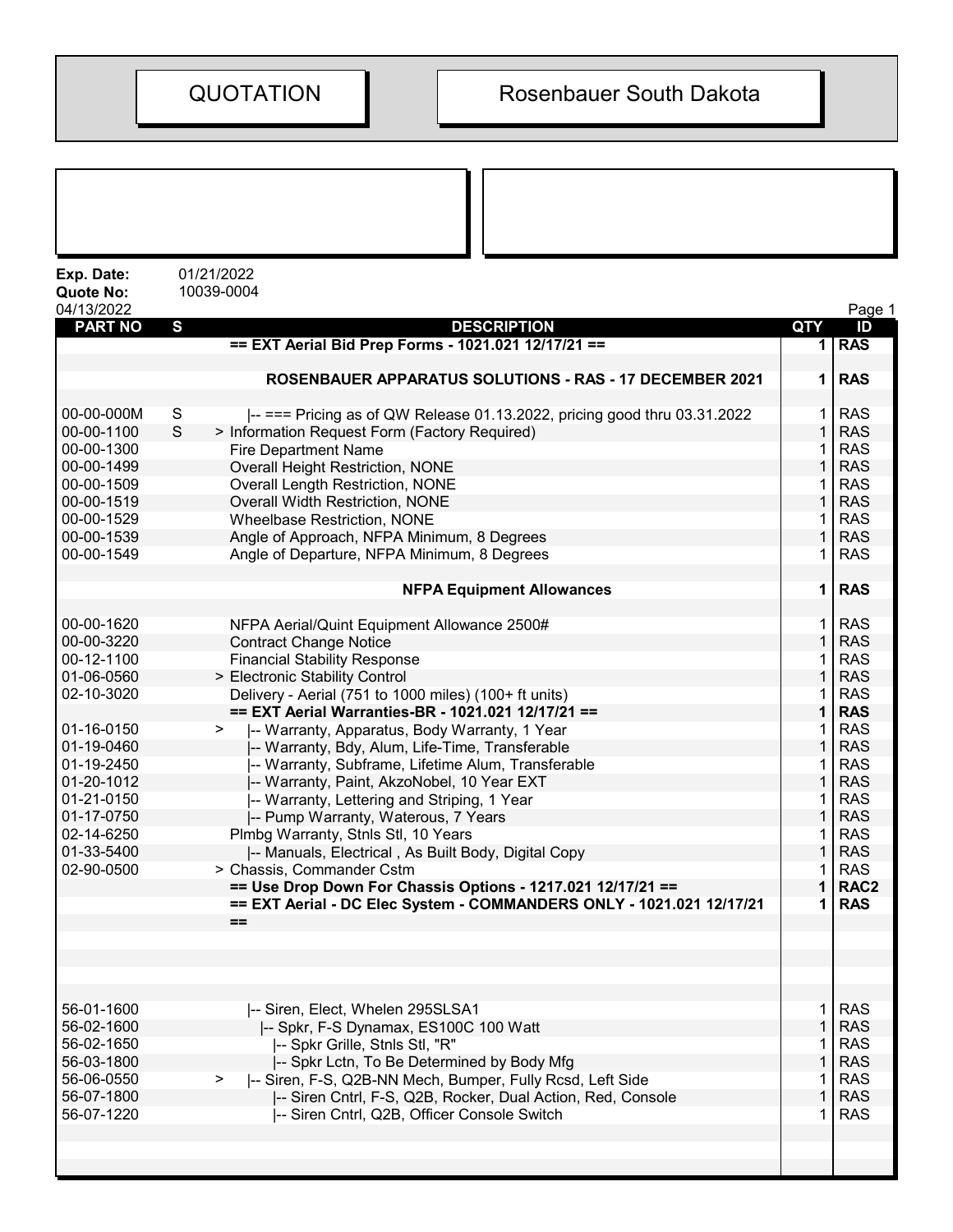| 04/13/2022     |                                                                              |                | Page 2     |
|----------------|------------------------------------------------------------------------------|----------------|------------|
| <b>PART NO</b> | S<br><b>DESCRIPTION</b>                                                      | <b>QTY</b>     | ID         |
|                |                                                                              |                |            |
| 57-02-4600     | I-- Lt Bar, Whelen, Freedom IV, F4NMINI, LED, 21.5" (Pair)<br>>              |                | <b>RAS</b> |
| 57-10-0600     | -- Lightbar Cntrl, with Master Warning Switch                                | 1              | <b>RAS</b> |
|                |                                                                              |                |            |
|                |                                                                              |                |            |
|                |                                                                              |                |            |
| 58-71-1800     | -- Wrn Lts, Whelen, Upper Rr (2) RB6T Rotary                                 | 1 <sup>1</sup> | <b>RAS</b> |
| 57-20-8000     | -- Wrn Lt, Drvr, Whelen, RB6T Rotator Red Color Lens, Ea                     | $\mathbf{1}$   | <b>RAS</b> |
| 57-20-8001     | -- Wrn Lt, Offcr, Whelen, RB6T Rotator Red Color Lens, Ea                    | $\mathbf{1}$   | <b>RAS</b> |
| 58-74-5100     | -- Stanchions, Rr Wrn Lt, Cast Alum                                          | 1.             | <b>RAS</b> |
|                |                                                                              |                |            |
|                |                                                                              |                |            |
| 58-03-6199     | -- Turn Signals, Upper Wing Position, Chassis Supplied                       | 1 <sup>1</sup> | <b>RAS</b> |
| 58-03-7300     | -- Wrn Lts, Whelen, Inbrd Warn Lt, (2) M6 LED                                | $\mathbf 1$    | <b>RAS</b> |
| 57-20-1200     | -- Wrn Lt, Drvr, Whelen, M6, Red LED, Color Lens, Ea                         | $\mathbf{1}$   | <b>RAS</b> |
| 57-20-1201     | -- Wrn Lt, Offcr, Whelen, M6, Red LED, Color Lens, Ea                        | 1.             | <b>RAS</b> |
| 58-01-2141     |                                                                              | $\overline{2}$ | <b>RAS</b> |
|                | -- Flange, Black, Wrn Lt, Whln, M6, Ea                                       |                |            |
| 58-03-7400     | -- Wrn Lts, Whelen, Outboard Warn Lt Frnt, (2) M6 LED<br>$\geq$              | 1              | <b>RAS</b> |
| 57-20-1200     | -- Wrn Lt, Drvr, Whelen, M6, Red LED, Color Lens, Ea                         | $\mathbf{1}$   | <b>RAS</b> |
| 57-20-1201     | I-- Wrn Lt, Offcr, Whelen, M6, Red LED, Color Lens, Ea                       | 1              | <b>RAS</b> |
| 58-01-2141     | -- Flange, Black, Wrn Lt, Whln, M6, Ea                                       | $\overline{2}$ | <b>RAS</b> |
| 58-09-2000     | -- Wrn Lts, Whelen, Intrsct (2) M6 LED                                       | $\mathbf{1}$   | <b>RAS</b> |
| 57-20-1200     | -- Wrn Lt, Drvr, Whelen, M6, Red LED, Color Lens, Ea                         | $\mathbf{1}$   | <b>RAS</b> |
| 57-20-1201     | -- Wrn Lt, Offcr, Whelen, M6, Red LED, Color Lens, Ea                        | 1              | <b>RAS</b> |
| 58-01-2141     | -- Flange, Black, Wrn Lt, Whln, M6, Ea                                       | $\overline{2}$ | <b>RAS</b> |
| 58-26-2000     | -- Wrn Lts, Whelen, Low Mid Bdy (2) M6 LED                                   | $\overline{2}$ | <b>RAS</b> |
| 57-20-1200     | -- Wrn Lt, Drvr, Whelen, M6, Red LED, Color Lens, Ea                         | $\overline{2}$ | <b>RAS</b> |
| 57-20-1201     | -- Wrn Lt, Offcr, Whelen, M6, Red LED, Color Lens, Ea                        | $\overline{2}$ | <b>RAS</b> |
| 58-01-2141     |                                                                              | 4              | <b>RAS</b> |
|                | -- Flange, Black, Wrn Lt, Whln, M6, Ea                                       |                |            |
| 58-36-2000     | -- Wrn Lts, Whelen, Low Rr Side (2) M6 LED                                   | 1.             | <b>RAS</b> |
| 57-20-1200     | -- Wrn Lt, Drvr, Whelen, M6, Red LED, Color Lens, Ea                         | $\mathbf{1}$   | <b>RAS</b> |
| 57-20-1201     | I-- Wrn Lt, Offcr, Whelen, M6, Red LED, Color Lens, Ea                       | 1.             | <b>RAS</b> |
| 58-01-2141     | -- Flange, Black, Wrn Lt, Whln, M6, Ea                                       | $\overline{2}$ | <b>RAS</b> |
| 58-81-2000     | -- Wrn Lts, Whelen, Low Rr (2) M6 LED                                        | 1.             | <b>RAS</b> |
| 57-20-1200     | -- Wrn Lt, Drvr, Whelen, M6, Red LED, Color Lens, Ea                         | 1.             | <b>RAS</b> |
| 57-20-1201     | -- Wrn Lt, Offcr, Whelen, M6, Red LED, Color Lens, Ea                        | 1.             | <b>RAS</b> |
|                |                                                                              |                |            |
|                |                                                                              |                |            |
| 50-08-1000     | > Elecal, Base, Multi-Plex, Weldon V-MUX Body                                |                | $1$ RAS    |
|                |                                                                              |                |            |
|                |                                                                              |                |            |
|                |                                                                              |                |            |
| 55-11-1100     | -- Dr Open/Hazard Wrn Lt, w/Chassis<br>$\geq$                                | 1.             | <b>RAS</b> |
| 55-13-1060     | -- V-MUX Dr Open, Isolation, Body Main Cmpt Doors, On Vista Screen<br>$\geq$ |                | <b>RAS</b> |
|                |                                                                              |                |            |
|                |                                                                              |                |            |
| 50-12-1092     | > Swtch Panel, Multiplex, Chassis Supplied                                   | $\mathbf 1$    | <b>RAS</b> |
|                |                                                                              |                |            |
|                |                                                                              |                |            |
| 50-15-1100     | Batteries, With Supl'd Chs                                                   | 1.             | <b>RAS</b> |
| 50-15-3100     | Battery Swtch, Mstr Disconnect, Chs Sppld                                    | 1.             | <b>RAS</b> |
|                |                                                                              |                |            |
|                |                                                                              |                |            |
| 50-41-6100     | > Air Horns (2) 24" Round Grover Stutter Tone                                | 1.             | <b>RAS</b> |
| 50-41-8140     | Air Horn Location (2) Recess Mounted, Outboard, 1 Ea Side                    |                | <b>RAS</b> |
| 50-43-1000     | Air Horn Cntrls                                                              | $\mathbf{1}$   | <b>RAS</b> |
|                |                                                                              | 1              |            |
| 50-43-2500     | -- Air Horn Cntrl, Dual Lanyard Pull Cord                                    |                | <b>RAS</b> |
|                |                                                                              |                |            |
|                |                                                                              |                |            |
|                |                                                                              |                |            |
|                |                                                                              |                |            |
| 51-05-6290     | Lt, Engine Cmpt, Chassis Supl'd                                              | 1.             | <b>RAS</b> |
|                |                                                                              |                |            |
|                |                                                                              |                |            |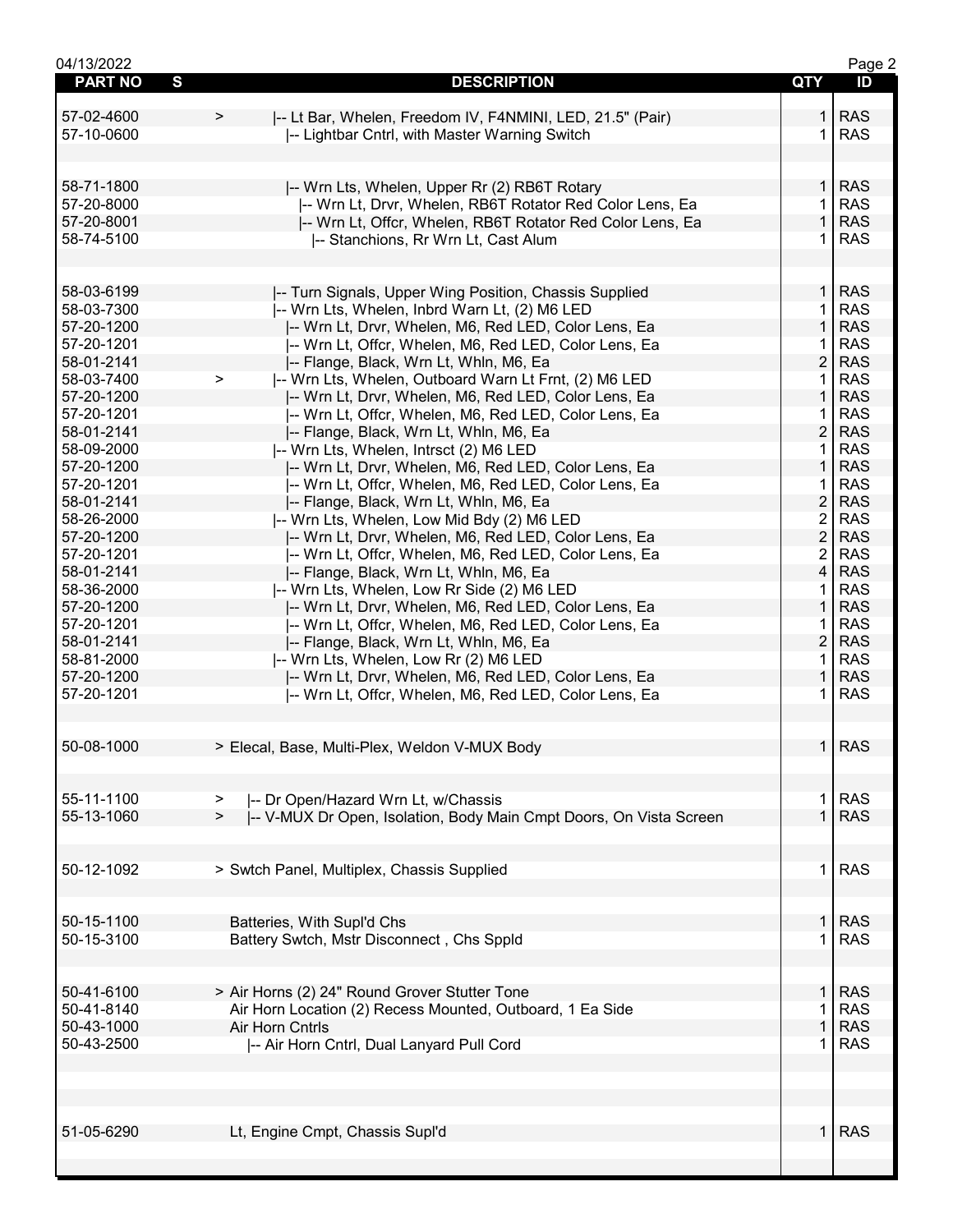| 04/13/2022     |                                                                       |                | Page 3     |
|----------------|-----------------------------------------------------------------------|----------------|------------|
| <b>PART NO</b> | S<br><b>DESCRIPTION</b>                                               | QTY            | ID         |
| 51-05-6400     | Lt, Pump Cmpt, 12 Volt LED With Swtch                                 | $\overline{2}$ | <b>RAS</b> |
| 51-05-9000     | -- Switch on Light Head                                               | $\overline{2}$ | <b>RAS</b> |
|                |                                                                       |                |            |
|                |                                                                       |                |            |
| 51-20-3100     | -- Fldlt, Mntg Lctn, Front Edge Of Cab Roof                           | 1.             | <b>RAS</b> |
|                | ><br>S<br>$\prec$                                                     |                |            |
| 51-15-3120     | -- Fidlt, Whelen, Pioneer Plus PFH1, Sngl Lt, Cab Brow Mt, Black      | $\mathbf{1}$   | <b>RAS</b> |
| 54-15-6094     | -- 3-Way Cntrl Swtch, Front Scene Lts, Driver & Officer VISTA/Pmp Pnl | 1              | <b>RAS</b> |
|                |                                                                       |                |            |
|                |                                                                       |                |            |
| 52-01-1100     | Back Up Alarm, w/Chassis                                              | 1.             | <b>RAS</b> |
|                |                                                                       |                |            |
| 52-02-1110     | Back Up Camera, Install Chassis Supl'd, EXT                           | 1 <sup>1</sup> | <b>RAS</b> |
|                |                                                                       |                |            |
|                |                                                                       |                |            |
|                |                                                                       |                |            |
| 52-08-1009     | -- Hand Lights, NFPA Compliance - Spl'd/Instl'd by DEPT               | $\mathbf{1}$   | <b>RAS</b> |
|                |                                                                       |                |            |
|                |                                                                       |                |            |
|                |                                                                       |                |            |
|                |                                                                       |                |            |
|                |                                                                       |                |            |
| 53-01-1200     | Marker Lts, LED, DOT Requirements                                     | 1.             | <b>RAS</b> |
| 53-01-3000     | Marker Lts, Flex Arm, Britax, Pair                                    | $\mathbf{1}$   | <b>RAS</b> |
| 53-02-1250     | License Plate Brkt, Cast Prdts, LP0005-1-C w/ LED Lt                  | 1              | <b>RAS</b> |
| 53-03-0065     | Whelen Rr DOT LED Ltng Pkg M6                                         | $\mathbf{1}$   | <b>RAS</b> |
| 53-03-2750     | -- Tail/Brake Lts, Whelen, LED, M6 (Pair)                             | 1              | <b>RAS</b> |
| 53-04-2750     | I-- Turn Signals, Whelen, LED w/ Arrow, M6 (Pair)                     | 1              | <b>RAS</b> |
| 53-06-3550     | -- Backup Lts, Whelen, LED, M6 (Pair)                                 |                | <b>RAS</b> |
| 53-07-1208     | -- Tail Lt Bezel, 4 Lts, Whln M6 (Pair), ABS Black                    | 1              | <b>RAS</b> |
| 53-05-1800     | Turn Signals, Mid Bdy, LED Marker Lt (Pair)                           | 1              | <b>RAS</b> |
|                |                                                                       |                |            |
|                |                                                                       |                |            |
|                |                                                                       | $\mathbf{1}$   |            |
| 54-01-1220     | -- Ground Lts, Frt Bumper, LED, Whelen 3SC0CDCR, Pair                 |                | <b>RAS</b> |
| 54-02-1100     | -- Ground Lts, Cab, Supl'd w/Custom Chassis                           | 1              | <b>RAS</b> |
| 54-03-1220     | -- Ground Lts, Pump Panel, LED, Pr Whelen 3SC0CDCR                    | 1              | <b>RAS</b> |
| 54-03-1420     | -- Ground Lts, Mid Body, LED, Whelen 3SC0CDCR, Pair                   |                | <b>RAS</b> |
| 54-03-1620     | -- Ground Lts, Rr Step, LED, Whelen 3SC0CDCR, Pair                    | 1              | <b>RAS</b> |
| 54-03-1820     | -- Ground Lts, Bhnd Rr Wheels, LED, Whelen 3SC0CDCR, Pair             | 1              | <b>RAS</b> |
| 54-04-1999     | -- Lt Swtch, Ground Lts w/ Park Brake                                 | $\mathbf 1$    | <b>RAS</b> |
|                |                                                                       |                |            |
|                |                                                                       |                |            |
| 54-10-1300     | Step Lt, Fxd /Fldg Step, LED, Ea<br>$\lt$                             | 1.             | <b>RAS</b> |
| 54-11-2100     | Lt Swtch, Step/Wlkwy Lts Wired Park Brake Swtch                       | $\mathbf 1$    | <b>RAS</b> |
| 54-12-1910     | Deck Lts, Front Of Hosebed                                            |                | <b>RAS</b> |
| 54-12-1410     | -- Deck Lts, TruckLite, LED, 2-Fldlts #81380, Black<br>$\lt$          | 1              | <b>RAS</b> |
| 54-12-3010     |                                                                       | 1              | <b>RAS</b> |
|                | -- Deck Lt Swtch, Wired Park Brake Swtch                              |                |            |
|                |                                                                       |                |            |
| 54-15-1612     | > Scene Lt, Whelen, Pioneer Plus Sngl Pnl PCPSM1B LED Srfc Mt, Black  | 6              | <b>RAS</b> |
| 54-15-1400     | -- Scene Lt, Bezel                                                    | $6\,$          | <b>RAS</b> |
| 54-15-5500     | -- Scene Lt Lctn, Left Side Of Bdy                                    | 2              | <b>RAS</b> |
| 54-15-5600     | -- Scene Lt Lctn, Right Side Of Bdy                                   | $\overline{2}$ | <b>RAS</b> |
| 54-15-5700     | -- Scene Lt Lctn, Rr Of Bdy                                           | 2              | <b>RAS</b> |
| 54-15-6494     | -- 3-Way Cntrl Swtch, Left Scene Lts, Driver & Officer VISTA/Pmp Pnl  | $\mathbf{1}$   | <b>RAS</b> |
| 54-15-6594     | -- 3-Way Cntrl Swtch, Right Scene Lts, Driver & Officer VISTA/Pmp Pnl | 1              | <b>RAS</b> |
| 54-15-6694     | -- 3-Way Cntrl Swtch, Rr Scene Lts, Driver & Officer VISTA/Pmp Pnl    | $\mathbf{1}$   | <b>RAS</b> |
| 54-15-6700     | -- Scene Lt Swtch, Rr Scene Lts, Auto w/ Reverse                      | 1              | <b>RAS</b> |
|                |                                                                       |                |            |
|                |                                                                       |                |            |
| 58-91-1220     |                                                                       | $\mathbf{1}$   | <b>RAS</b> |
|                | Traffic Arrow Lt, Whelen, 36" TIR6 Super-LED, TAM65                   |                |            |
|                |                                                                       |                |            |
| 58-95-1300     | Traffic Arrow Lt Mntg, Surface Mt, Rr Bdy                             | 1              | <b>RAS</b> |
|                |                                                                       |                |            |
|                |                                                                       |                |            |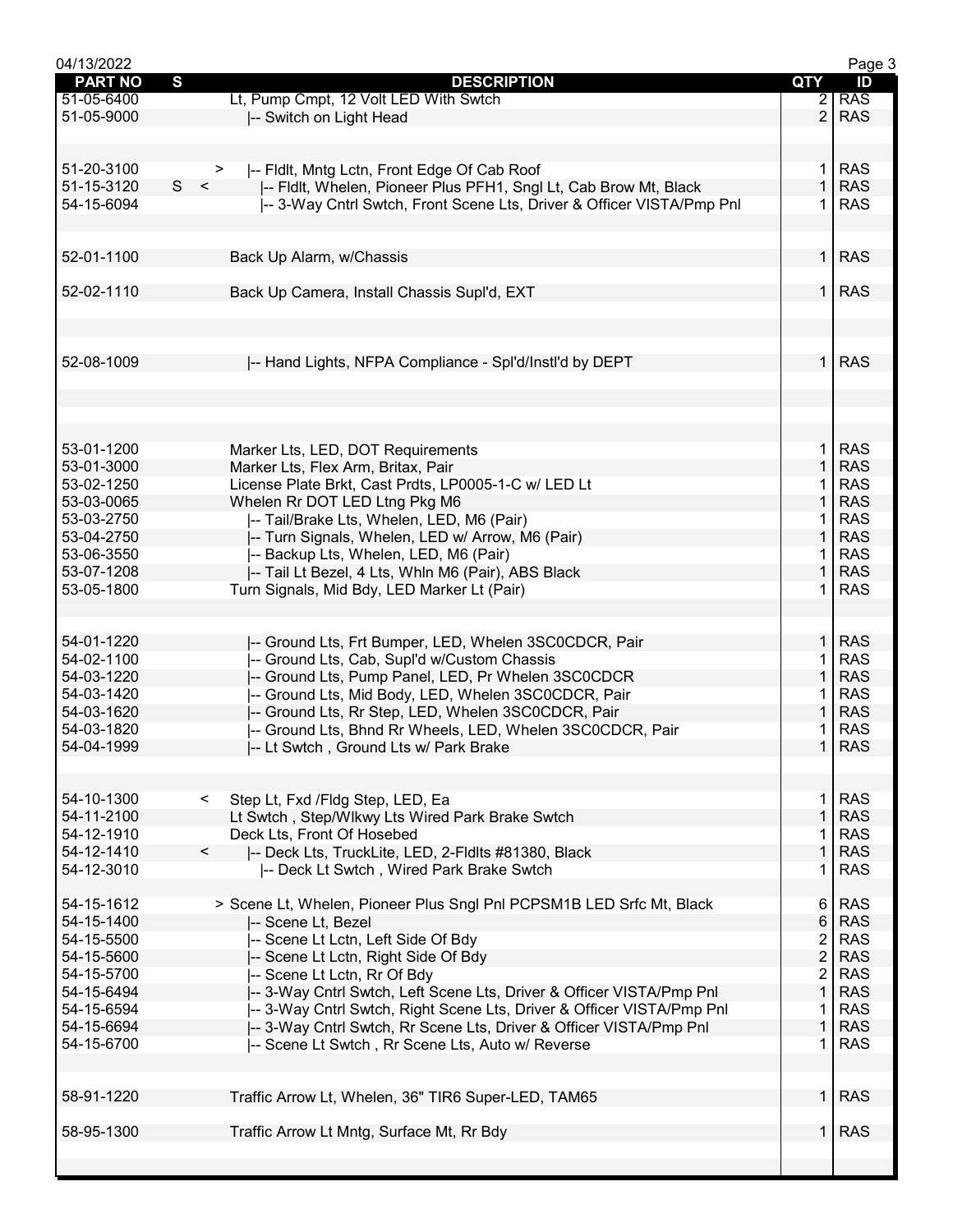| 04/13/2022     |                                                                      |              | Page 4     |
|----------------|----------------------------------------------------------------------|--------------|------------|
| <b>PART NO</b> | S<br><b>DESCRIPTION</b>                                              | QTY          | ID         |
|                |                                                                      |              |            |
|                | == EXT Aerial Chassis Modifications - 1021.021 12/17/21 ==           |              | $1$ RAS    |
|                |                                                                      |              |            |
|                |                                                                      |              |            |
|                |                                                                      |              |            |
|                |                                                                      |              |            |
| 10-01-1100     | > Vehicle Dimensions, Sngl Axle                                      | 1.           | <b>RAS</b> |
|                |                                                                      |              |            |
|                |                                                                      |              |            |
| 10-02-1100     | Label, Data, Fluid Levels                                            | 1            | <b>RAS</b> |
| 10-02-1200     | Label, Data, Height x Length, Weight                                 |              | <b>RAS</b> |
| 10-02-1300     | Label, Data, "No Ride" Rr Step                                       | 1            | <b>RAS</b> |
| 10-02-1400     | Label, Data, Tire Pressure                                           | 1            | <b>RAS</b> |
| 10-02-2100     | Label, Indicating Number of Seats                                    | $\mathbf{1}$ | <b>RAS</b> |
| 10-02-2500     | Label, "Caution: Do Not Wear Helmet While Seated"                    | 1.           | <b>RAS</b> |
|                |                                                                      |              |            |
|                |                                                                      |              |            |
| 10-03-6020     |                                                                      | $\mathbf{1}$ | <b>RAS</b> |
| 80-43-2400     | > Tow Plates (2), Rr Frame Rail, Under Step, 3/4"x3"ID               | 1            |            |
|                | -- Painting, Tow Plates, Blk                                         |              | <b>RAS</b> |
|                |                                                                      |              |            |
| 10-04-0430     | -- Front Bumpers, 4000, Max Force 12"H, Max Force Wings              | 1.           | <b>RAS</b> |
| 10-05-4318     | -- Frnt Bmpr, 4000, Max Force 12"H, T/P Apron, M/F Wings, 18" Extnsn | $\mathbf{1}$ | <b>RAS</b> |
| 10-04-3582     | -- Bumper, Top Edge Line-X Coated                                    | 1            | <b>RAS</b> |
| 10-04-2720     | -- Bumper Cmpt, Center, Hosewell Compt                               | $\mathbf{1}$ | <b>RAS</b> |
| 10-04-3160     | -- Bumper Cmpt Door, Alum T/P, Raised Style                          | 1.           | <b>RAS</b> |
| 10-04-3200     | -- Bumper Cmpt Lt, Auto, w/Dr Opn Indctr, Ea                         | $\mathbf{1}$ | <b>RAS</b> |
| 10-04-3460     | -- Bumper Compt Door Gas Shock                                       | 1            | <b>RAS</b> |
| 10-05-9102     | Tow Hooks, Supplied & Shipped Loose w/ Chassis, Install (Pair)       | $\mathbf 1$  | <b>RAS</b> |
|                |                                                                      |              |            |
|                |                                                                      |              |            |
| 10-06-1120     | Whl Trim, S/S Hub/Lug Cvrs, Front/Rr, Tndm Axle<br>$\prec$           | 1.           | <b>RAS</b> |
| 10-06-1652     | > Tire Pressure Indicator, Tndm Axle, Commander, RWTG1235, EXT       | $\mathbf{1}$ | <b>RAS</b> |
|                |                                                                      |              |            |
|                |                                                                      |              |            |
|                |                                                                      |              |            |
|                |                                                                      |              |            |
| 10-07-0100     | -- Exhaust, Horizontal Supplied With Chassis                         | 1.           | <b>RAS</b> |
|                |                                                                      |              |            |
|                |                                                                      |              |            |
| 10-08-2100     | Mud Flaps, Rr Whls, Blk, w/ Bdy                                      | $\mathbf 1$  | <b>RAS</b> |
|                |                                                                      |              |            |
|                |                                                                      |              |            |
|                |                                                                      |              |            |
|                |                                                                      |              |            |
|                |                                                                      |              |            |
|                |                                                                      |              |            |
|                |                                                                      |              |            |
|                |                                                                      |              |            |
|                |                                                                      |              |            |
|                |                                                                      |              |            |
|                |                                                                      |              |            |
|                |                                                                      |              |            |
|                |                                                                      |              |            |
|                |                                                                      |              |            |
|                |                                                                      |              |            |
| 10-18-6000     | > Cab Tilt Control, Cstm, Left Front Cmpt or Pump Panel              | 1.           | <b>RAS</b> |
|                |                                                                      |              |            |
|                |                                                                      |              |            |
|                | == EXT Midship Aerial Pump&Plumbing - 1021.021 12/17/21 ==           |              | $1$ RAS    |
|                |                                                                      |              |            |
|                |                                                                      |              |            |
|                |                                                                      |              |            |
|                |                                                                      |              |            |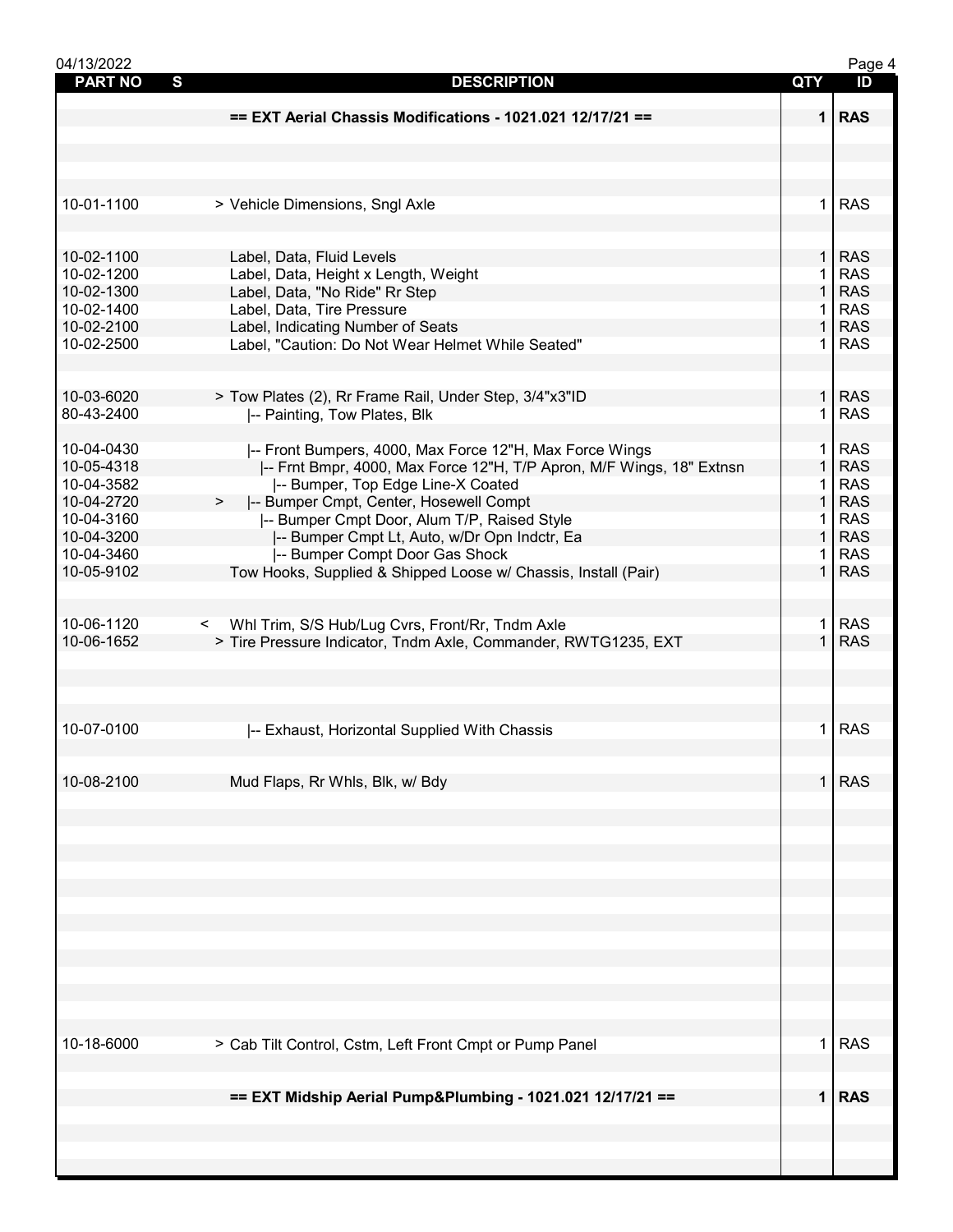| 04/13/2022               |                                                                                                                                  |                | Page 5                   |
|--------------------------|----------------------------------------------------------------------------------------------------------------------------------|----------------|--------------------------|
| S<br><b>PART NO</b>      | <b>DESCRIPTION</b>                                                                                                               | QTY            | ID                       |
| 20-27-2500               | -- Pump, Rosenbauer, N80 2250 GPM, NP, Midship Splitshaft, Aluminum<br>$\,>\,$                                                   | 1.             | <b>RAS</b>               |
| 20-29-1200               | -- Primer, Trident Air Primer, Automatic<br>$\geq$                                                                               | 1              | <b>RAS</b>               |
| 20-29-1252               | -- Primer Control - Main Pump Manual Push Button                                                                                 | 1              | <b>RAS</b>               |
| 27-10-3500               | I-- Pressure Gvrnr, FRC, In-Cntrl, w/Bdy, TGA400<br>>                                                                            | 1              | <b>RAS</b>               |
| 20-28-3200               | -- Pump Shift, Rosenbauer, Elect/Pneumatic Operated                                                                              | 1              | <b>RAS</b>               |
|                          | <b>STAINLESS STEEL PUMP PLUMBING *</b>                                                                                           | 1              | <b>RAS</b>               |
|                          |                                                                                                                                  |                |                          |
| 21-00-2000               | -- Screens/Anodes, Pump                                                                                                          | 1.             | <b>RAS</b>               |
| 21-00-3300               | -- Piping, Stnls Stl - 1250 GPM & Up                                                                                             | 1              | <b>RAS</b>               |
| 21-01-0200               | -- Pump Drain, Master, Manifold, Push Pull Type<br>$\,>\,$                                                                       | 1              | <b>RAS</b>               |
| 21-01-5500               | -- Intk Manifold, Stnls Stl                                                                                                      | 1              | <b>RAS</b>               |
| 21-01-6500               | -- Dschg Manifold, Stnls Stl                                                                                                     | 1.             | <b>RAS</b>               |
| 21-01-7100               | -- Painting, Pump & Piping, Silver                                                                                               | $\mathbf{1}$   | <b>RAS</b>               |
| 21-01-8100               | -- Threads, National Hose (NST)                                                                                                  | 1              | <b>RAS</b>               |
| 22-03-1600               | -- Intk, Ungated, 6", LH Side                                                                                                    | 1              | <b>RAS</b>               |
| 22-41-5700               | -- Cap, 6", Chrome Long Hndl                                                                                                     | 1<br>1         | <b>RAS</b><br><b>RAS</b> |
| 22-03-2600<br>22-41-5700 | -- Intk, Ungated, 6", RH Side                                                                                                    | 1              | <b>RAS</b>               |
| 22-51-5210               | -- Cap, 6", Chrome Long Hndl                                                                                                     | 1              | <b>RAS</b>               |
| 22-50-0100               | -- Tank-To-Pump, Water Tank, 3" VIv/4" Piping, Midship, Pmpr/Tnkr<br>><br>-- Single Tank to Pump Control - Pump Operator's Panel | 1.             | <b>RAS</b>               |
| 24-62-2310               | -- VIv Mfger, ELK, (3"), Manual, Std Pull Control<br>$\, > \,$                                                                   | $\mathbf{1}$   | <b>RAS</b>               |
| 22-55-5040               | -- Intk VIv Cntrl, Pull Rod, 1/4 Turn Lckg, ELK - IC                                                                             | 1.             | <b>RAS</b>               |
| 23-02-1300               | -- Tank Fill/Cooling Line, Water Tank, 2"                                                                                        | 1              | <b>RAS</b>               |
| 24-62-2202               | -- Vlv Mfger, ELK, (2"), Manual, Std Pull Control                                                                                | 1              | <b>RAS</b>               |
| 22-55-5040               | -- Intk VIv Cntrl, Pull Rod, 1/4 Turn Lckg, ELK - IC                                                                             | 1              | <b>RAS</b>               |
| 20-30-3100               | -- Pump Instln, Midship Split-Shaft, By Bdy Bldr                                                                                 | 1.             | <b>RAS</b>               |
|                          |                                                                                                                                  |                |                          |
|                          |                                                                                                                                  |                |                          |
| 20-31-1010               | Fire Pump Testing - Aerials                                                                                                      | $\mathbf{1}$   | <b>RAS</b>               |
| 20-31-1250               | -- Pump Test, Aerial, UL                                                                                                         | 1              | <b>RAS</b>               |
| 20-31-1500               | -- Pump Test, Label                                                                                                              | $\mathbf 1$    | <b>RAS</b>               |
|                          |                                                                                                                                  |                |                          |
| 20-31-3200               | Dump-Relief Vlv, Suction Side, ELK #40, NST                                                                                      | $\mathbf 1$    | <b>RAS</b>               |
| 20-31-4110               | Pump Cooler, Bypass-To-Tank, 3/8", IC Mini-Twist Handle                                                                          | 1              | <b>RAS</b>               |
| 20-31-5110               | Heat Exchanger, Engine, Hook-Up Only, IC Mini-Twist Handle                                                                       | 1              | <b>RAS</b>               |
|                          |                                                                                                                                  |                |                          |
| 22-12-1100               | Intk, Aux, Gtd, 2-1/2", NST, Left Side                                                                                           | $\mathbf{1}$   | <b>RAS</b>               |
| 21-01-2502               | I-- Drain/Bleeder, IC Lift-Up, MnI 1/4 Turn - Spec Only                                                                          |                | <b>RAS</b>               |
| 22-41-1100               | -- Plug, 2-1/2", Chrome Rocker Lug, w/Chain                                                                                      | 1              | <b>RAS</b>               |
| 24-62-2250               | -- VIv Mfger, ELK (2-1/2"), Manual, Swing Type, Adjacent Control                                                                 | 1              | <b>RAS</b>               |
| 22-55-5020               | -- Intk VIv Cntrl, ELK, Mnl Swing Type-Adjacent                                                                                  | $\mathbf 1$    | <b>RAS</b>               |
|                          |                                                                                                                                  |                |                          |
| 23-05-3200               | -- Dschg, 2" x 1-1/2" Front Center Bumper, Swivel, NST Brass Swivel                                                              | $\mathbf{1}$   | <b>RAS</b>               |
| 21-01-2200               | -- Drain/Bleeder, Class 1, Automatic                                                                                             | $\mathbf{1}$   | <b>RAS</b>               |
| 23-05-9200               | -- Hose Connection, Abv Frnt Bmpr, Swivel                                                                                        |                | <b>RAS</b>               |
| 24-61-2200               | -- Vlv Mfger, ELK, (2"), Manual                                                                                                  | $\mathbf{1}$   | <b>RAS</b>               |
| 24-54-0020               | -- Dschg VIv Cntrl, Pull Rod, 1/4 Turn, SM, ELK - IC w/Gauge<br>>                                                                | 1.             | <b>RAS</b>               |
| 27-02-1500               | -- Gauge, Dschg, IC, 2-1/2" (0-400 PSI), WF<br>⋗                                                                                 | $\mathbf{1}$   | <b>RAS</b>               |
|                          |                                                                                                                                  |                |                          |
| 23-06-2200               | -- Crosslay Dschgs, (2) 1-1/2", Over Pump Panel, NST 200 ft x1-3/4-in ea                                                         | 1.             | <b>RAS</b>               |
|                          | w/divider                                                                                                                        |                |                          |
| 21-01-2502               | -- Drain/Bleeder, IC Lift-Up, Mnl 1/4 Turn - Spec Only                                                                           | 2 <sup>1</sup> | <b>RAS</b>               |
| 24-61-2200               | -- Vlv Mfger, ELK, (2"), Manual                                                                                                  | $\overline{2}$ | <b>RAS</b>               |
| 24-54-0020               | I-- Dschg VIv Cntrl, Pull Rod, 1/4 Turn, SM, ELK - IC w/Gauge<br>>                                                               | $\overline{2}$ | <b>RAS</b>               |
| 27-02-1500               | -- Gauge, Dschg, IC, 2-1/2" (0-400 PSI), WF<br>⋗                                                                                 | $\overline{2}$ | <b>RAS</b>               |
|                          |                                                                                                                                  |                |                          |
|                          |                                                                                                                                  |                |                          |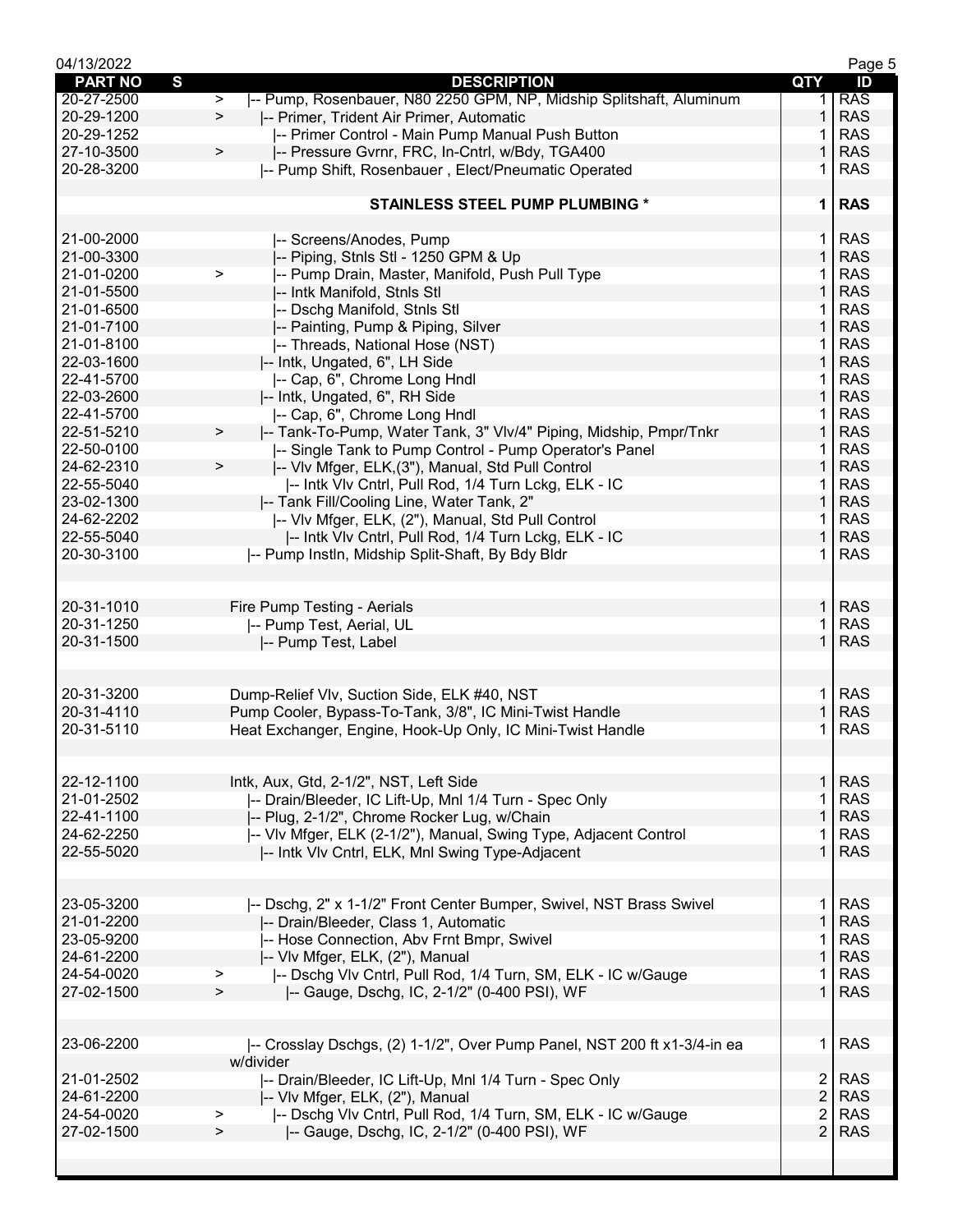| 04/13/2022     |                                                                                 |                | Page 6     |
|----------------|---------------------------------------------------------------------------------|----------------|------------|
| <b>PART NO</b> | S<br><b>DESCRIPTION</b>                                                         | <b>QTY</b>     | ID         |
| 23-07-2100     | -- Crosslay Dschg, (1) 2-1/2", Over Pump Panel, NST 150 ft of 2-1/2-in each     | 1              | <b>RAS</b> |
| 21-01-2202     | -- Drain/Bleeder, Class 1, Automatic - Spec Only                                | 1              | <b>RAS</b> |
| 24-61-2250     | -- Vlv Mfger, ELK, (2-1/2"), Manual                                             |                | <b>RAS</b> |
| 24-54-0020     | -- Dschg VIv Cntrl, Pull Rod, 1/4 Turn, SM, ELK - IC w/Gauge<br>$\mathbf{L}$    | 1              | <b>RAS</b> |
| 27-02-1500     | -- Gauge, Dschg, IC, 2-1/2" (0-400 PSI), WF<br>$\geq$                           | 1              | <b>RAS</b> |
| 23-08-3300     | -- Crosslay Cvr, Alum T/P, Sngl, W/Vinyl End Flaps (Non NFPA Walking            | $\mathbf{1}$   | <b>RAS</b> |
|                | Surface)                                                                        |                |            |
| 29-20-5600     | -- Vinyl Cover, Color, RED                                                      | 1 <sup>1</sup> | <b>RAS</b> |
| 23-08-4100     | -- Crosslay Rollers, "U" Shaped, Both Sides                                     | 1              | <b>RAS</b> |
| 23-08-5019     | -- Crosslay Dschgs, Over Pump Panel, Normal Height                              | $\mathbf{1}$   | <b>RAS</b> |
|                |                                                                                 |                |            |
|                |                                                                                 |                |            |
|                |                                                                                 |                |            |
|                |                                                                                 |                |            |
| 23-09-4100     | Dschg, 2-1/2", Left Side, Pump Panel, NST                                       | $\overline{2}$ | <b>RAS</b> |
| 21-01-2502     | I-- Drain/Bleeder, IC Lift-Up, MnI 1/4 Turn - Spec Only                         | $\overline{2}$ | <b>RAS</b> |
| 24-02-1200     | -- Elbow, 2-1/2"F x 2-1/2" NST M, Chrome                                        | $\overline{2}$ | <b>RAS</b> |
|                |                                                                                 | $\overline{2}$ | <b>RAS</b> |
| 24-03-1400     | -- Cap, 2-1/2", NST Chrome, Rocker Lug, w/Chain                                 |                |            |
| 24-61-2250     | -- Vlv Mfger, ELK, (2-1/2"), Manual                                             | $\overline{2}$ | <b>RAS</b> |
| 24-54-0020     | -- Dschg VIv Cntrl, Pull Rod, 1/4 Turn, SM, ELK - IC w/Gauge<br>$\geq$          | $\overline{2}$ | <b>RAS</b> |
| 27-02-1500     | -- Gauge, Dschg, IC, 2-1/2" (0-400 PSI), WF<br>$\geq$                           | $\overline{2}$ | <b>RAS</b> |
|                |                                                                                 |                |            |
|                |                                                                                 |                |            |
| 23-10-4100     | Dschg, 2-1/2", Right Side, Pump Panel, NST                                      | 1              | <b>RAS</b> |
| 21-01-2502     | -- Drain/Bleeder, IC Lift-Up, Mnl 1/4 Turn - Spec Only                          | $\mathbf{1}$   | <b>RAS</b> |
| 24-02-1200     | -- Elbow, 2-1/2"F x 2-1/2" NST M, Chrome                                        | $\mathbf{1}$   | <b>RAS</b> |
| 24-03-1400     | -- Cap, 2-1/2", NST Chrome, Rocker Lug, w/Chain                                 | 1.             | <b>RAS</b> |
| 24-61-2250     | -- VIv Mfger, ELK, (2-1/2"), Manual                                             | 1              | <b>RAS</b> |
| 24-54-0020     | -- Dschg Vlv Cntrl, Pull Rod, 1/4 Turn, SM, ELK - IC w/Gauge<br>$\geq$          | 1              | <b>RAS</b> |
| 27-02-1500     | -- Gauge, Dschg, IC, 2-1/2" (0-400 PSI), WF<br>>                                | 1              | <b>RAS</b> |
| 23-10-5200     | Dschg, 3" x 4"NST, Right Side, Pump Panel, NST                                  | 1.             | <b>RAS</b> |
| 21-01-2502     | -- Drain/Bleeder, IC Lift-Up, Mnl 1/4 Turn - Spec Only                          | $\mathbf{1}$   | <b>RAS</b> |
| 24-02-2600     | -- Elbow, LW Alum, 5" Storz x 4"F                                               | 1.             | <b>RAS</b> |
| 24-03-2200     | -- Cap, LW Alum, 5" Storz, w/Cable                                              | $\mathbf{1}$   | <b>RAS</b> |
| 24-61-2300     | -- Vlv Mfger, ELK, (3"), Manual                                                 |                | <b>RAS</b> |
| 24-54-0250     | -- Dschg VIv Cntrl, Pull Rod, 1/4 Turn, SM, ELK Slow Cls - IC w/gauge<br>$\geq$ | 1              | <b>RAS</b> |
| 27-02-1500     | -- Gauge, Dschg, IC, 2-1/2" (0-400 PSI), WF<br>$\geq$                           |                | <b>RAS</b> |
|                |                                                                                 |                |            |
|                |                                                                                 |                |            |
|                |                                                                                 |                |            |
|                |                                                                                 |                |            |
|                |                                                                                 |                |            |
|                |                                                                                 |                |            |
| 24-10-1100     | > Aerial Dschg/Inlet, 3", Rear, 4" NSTM w/4" Cap, 1-1/2" Drain                  | 1 I            | <b>RAS</b> |
| 21-01-2500     | -- Drain/Bleeder, IC Lift-Up, Mnl 1/4 Turn                                      | 1              | <b>RAS</b> |
| 24-03-1700     | -- Cap, 4", Chrome, Rocker Lug, w/Chain                                         | $\mathbf{1}$   | <b>RAS</b> |
| 24-61-2300     |                                                                                 | 1.             | <b>RAS</b> |
| 24-54-0250     | -- Vlv Mfger, ELK, (3"), Manual                                                 | $\mathbf{1}$   | <b>RAS</b> |
|                | -- Dschg VIv Cntrl, Pull Rod, 1/4 Turn, SM, ELK Slow Cls - IC w/gauge           |                |            |
| 27-02-1500     | -- Gauge, Dschg, IC, 2-1/2" (0-400 PSI), WF<br>$\geq$                           | $\mathbf 1$    | <b>RAS</b> |
|                |                                                                                 |                |            |
|                |                                                                                 |                |            |
|                |                                                                                 |                |            |
|                |                                                                                 |                |            |
|                |                                                                                 |                |            |
| 25-01-0010     | > Foam System Provisions, Future Installation, Dept or Dealer Installed         | 1 I            | <b>RAS</b> |
| 25-20-1200     | -- Foam Plmbg, Sngl Class A Tank, 1" Mnl Vlv                                    | 1              | <b>RAS</b> |
| 25-21-1500     | -- Foam Tank, Intgrl Poly, 30 Gal, Class A                                      | 1.             | <b>RAS</b> |
| 25-22-9100     | -- Foam Tank, No Manufacturer Preference                                        | $\mathbf{1}$   | <b>RAS</b> |
| 25-23-1000     | I-- Foam Tank Drain, 1" Gate VIv, Under Tank                                    |                | <b>RAS</b> |
| 27-36-1100     | -- Foam Tank Gauge, FRC TankVision Pro 300, Class A, Pump Panel                 | $\mathbf 1$    | <b>RAS</b> |
|                | #WLA360-A00                                                                     |                |            |
|                |                                                                                 |                |            |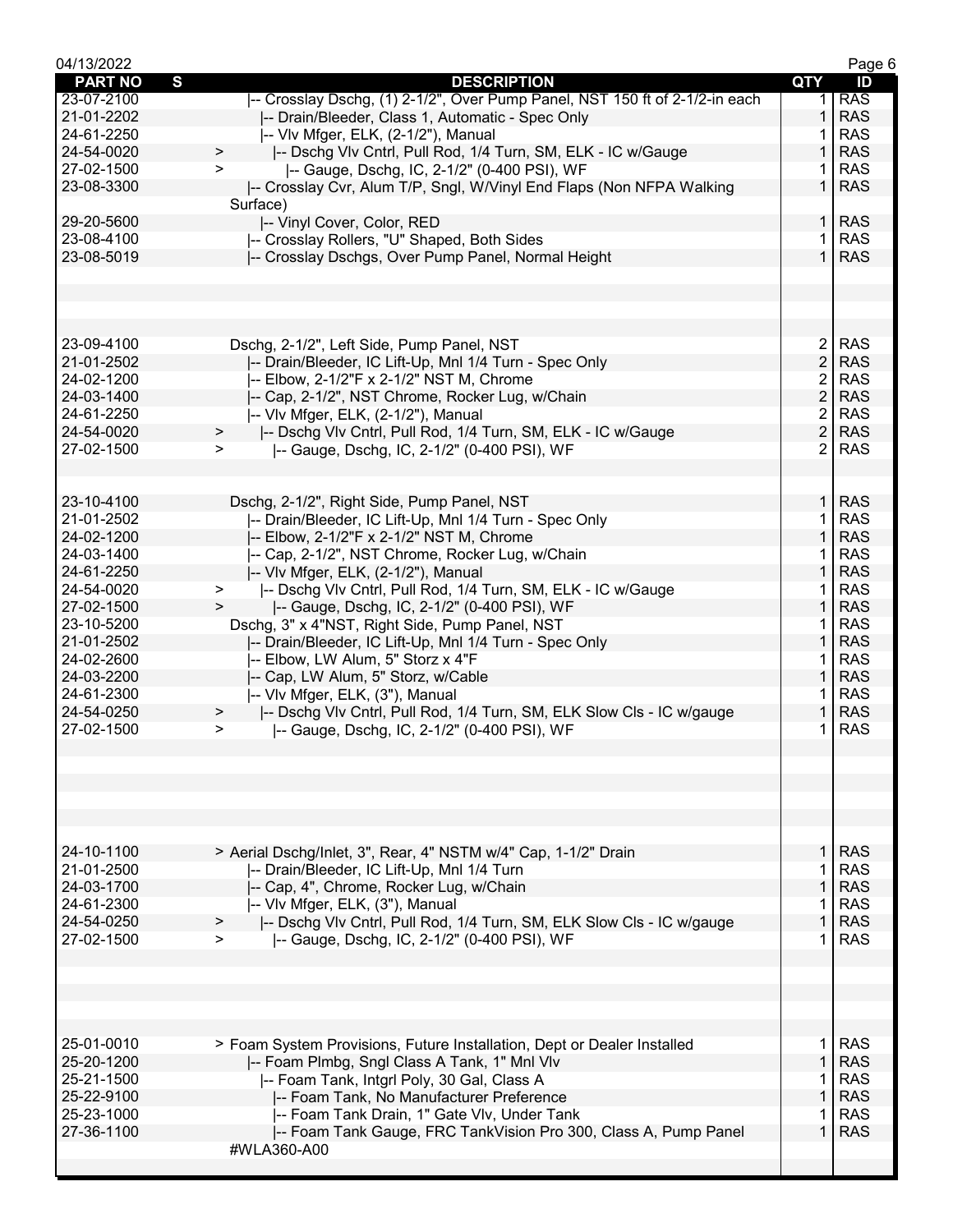| 04/13/2022                     |                                                                   |              | Page 7     |
|--------------------------------|-------------------------------------------------------------------|--------------|------------|
| $\mathbf{s}$<br><b>PART NO</b> | <b>DESCRIPTION</b>                                                | QTY          | ID         |
|                                | == EXT Aerial - Side Mount Pump Cmpt - 1021.021 12/17/21 ==       |              | 1 RAS      |
|                                |                                                                   |              |            |
|                                |                                                                   |              |            |
|                                |                                                                   |              |            |
| 26-02-2600                     | Pump Enc, Side Mt, Extrd Alum, Aerial, Crslys                     | 1.           | <b>RAS</b> |
|                                |                                                                   |              |            |
| 26-10-2100                     | Pump Enc Cmpt, SM, Dnnge Over Pump, Open                          | 1.           | <b>RAS</b> |
|                                |                                                                   |              |            |
|                                |                                                                   |              |            |
| 26-30-1110                     | Rng Brd, LH Pump Panel, Alum T/P, SM Aerial                       | $\mathbf{1}$ | <b>RAS</b> |
| 26-30-3010                     |                                                                   | 1            | <b>RAS</b> |
|                                | I-- Step, Slide-Out, Alum Grating, LH Pump Panel, Pin & Slot, EXT | $\mathbf{1}$ |            |
| 26-30-1150                     | Rng Brd, RH Pump Panel, Alum T/P, SM                              |              | <b>RAS</b> |
|                                |                                                                   |              |            |
|                                |                                                                   |              |            |
| 26-31-3310                     | Gauge Panel, Upper LH, Blk Line-X                                 | 1.           | <b>RAS</b> |
| 26-31-3340                     | Pump Side Access Door, Upper RH, Line X                           | $\mathbf{1}$ | <b>RAS</b> |
|                                |                                                                   |              |            |
|                                |                                                                   |              |            |
| 26-35-5110                     | Pump Panel, Blk Line X, LH/RH, SM, EXT                            | 1.           | <b>RAS</b> |
| 26-35-1100                     | -- Pump Panel, Bltd, LH                                           | $\mathbf{1}$ | <b>RAS</b> |
| 26-35-1200                     | -- Pump Panel, Bltd, RH                                           | 1            | <b>RAS</b> |
|                                |                                                                   |              |            |
|                                |                                                                   |              |            |
|                                |                                                                   |              |            |
|                                |                                                                   |              | <b>RAS</b> |
| 26-50-5100                     | > Gasket, Rubber, Intks & Dschgs                                  | 1            |            |
|                                |                                                                   |              |            |
| 26-55-1100                     | Labels, Test Data and Safety Placards                             | 1.           | <b>RAS</b> |
| 26-55-2410                     | Labels, IC Color Coded, EXT                                       | $\mathbf{1}$ | <b>RAS</b> |
|                                |                                                                   |              |            |
|                                |                                                                   |              |            |
| 26-56-1130                     | Pump Panel Lt, Midship LH, (3) Grote #01-61F8-70 Low Profile, LED | 1.           | <b>RAS</b> |
| 26-56-1230                     | Pump Panel Lt, Midship RH, (3) Grote #01-61F8-70 Low Profile, LED |              | <b>RAS</b> |
|                                |                                                                   |              |            |
|                                |                                                                   |              |            |
| 27-01-1500                     | >  -- Mstr Gauges, IC, 4" PSI, Pr                                 | 1            | <b>RAS</b> |
| 27-01-4100                     | > Gauge, Test Taps                                                | $\mathbf{1}$ | <b>RAS</b> |
|                                |                                                                   |              |            |
|                                |                                                                   |              |            |
| 27-35-1100                     | Water Tank Gauge, FRC, TankVision Pro 300, Pump Panel WLA300-A00  | 1            | <b>RAS</b> |
| 27-35-1500                     |                                                                   |              | <b>RAS</b> |
|                                | -- Water Tank Gauge, FRC, Max Vision Remote Tank Display, Pair    |              |            |
|                                |                                                                   |              |            |
|                                |                                                                   |              |            |
| 27-37-1100                     | Air Horn, Push Button, Pump Panel                                 | 1.           | <b>RAS</b> |
|                                |                                                                   |              |            |
|                                |                                                                   |              |            |
|                                |                                                                   |              |            |
|                                |                                                                   |              |            |
|                                | == EXT TA RM Aerial/Platform w/ SideBed - 1021.021 12/17/21 ==    |              | $1$ RAS    |
|                                |                                                                   |              |            |
|                                |                                                                   |              |            |
| 25-28-2340                     | > Water Tank, 500 Gal, Aerial, Poly, T-Tank                       | 1.           | <b>RAS</b> |
| 25-42-1100                     | -- Water Tank, Base Specs, Poly                                   | $\mathbf{1}$ | <b>RAS</b> |
| 25-42-1200                     | -- Water Tank, Manufacturer, UPF, Poly                            |              | <b>RAS</b> |
| 25-44-1700                     | -- Water Tank, Fill Tower, 10" x 10", EXT                         | 1            | <b>RAS</b> |
| 25-50-1400                     | -- Water Tank Clean-out & Plug, 3"                                | 1            | <b>RAS</b> |
|                                | <b>AERIAL/PLATFORM - REAR MT TANDEM AXLE - EXT</b>                | $\mathbf 1$  | <b>RAS</b> |
|                                |                                                                   |              |            |
| 00-01-5100                     |                                                                   | $\mathbf{1}$ | <b>RAS</b> |
| 00-01-5200                     | -- Chs Requirements, Ladder                                       |              | <b>RAS</b> |
|                                | -- Bdy Requirements, Ladder, Four (4) Outriggers                  | 1<br>1       |            |
| 00-01-5190                     | -- Outrigger Pad Storage, Dual, One (1) Each Side<br>$\geq$       |              | <b>RAS</b> |
|                                |                                                                   |              |            |
|                                |                                                                   |              |            |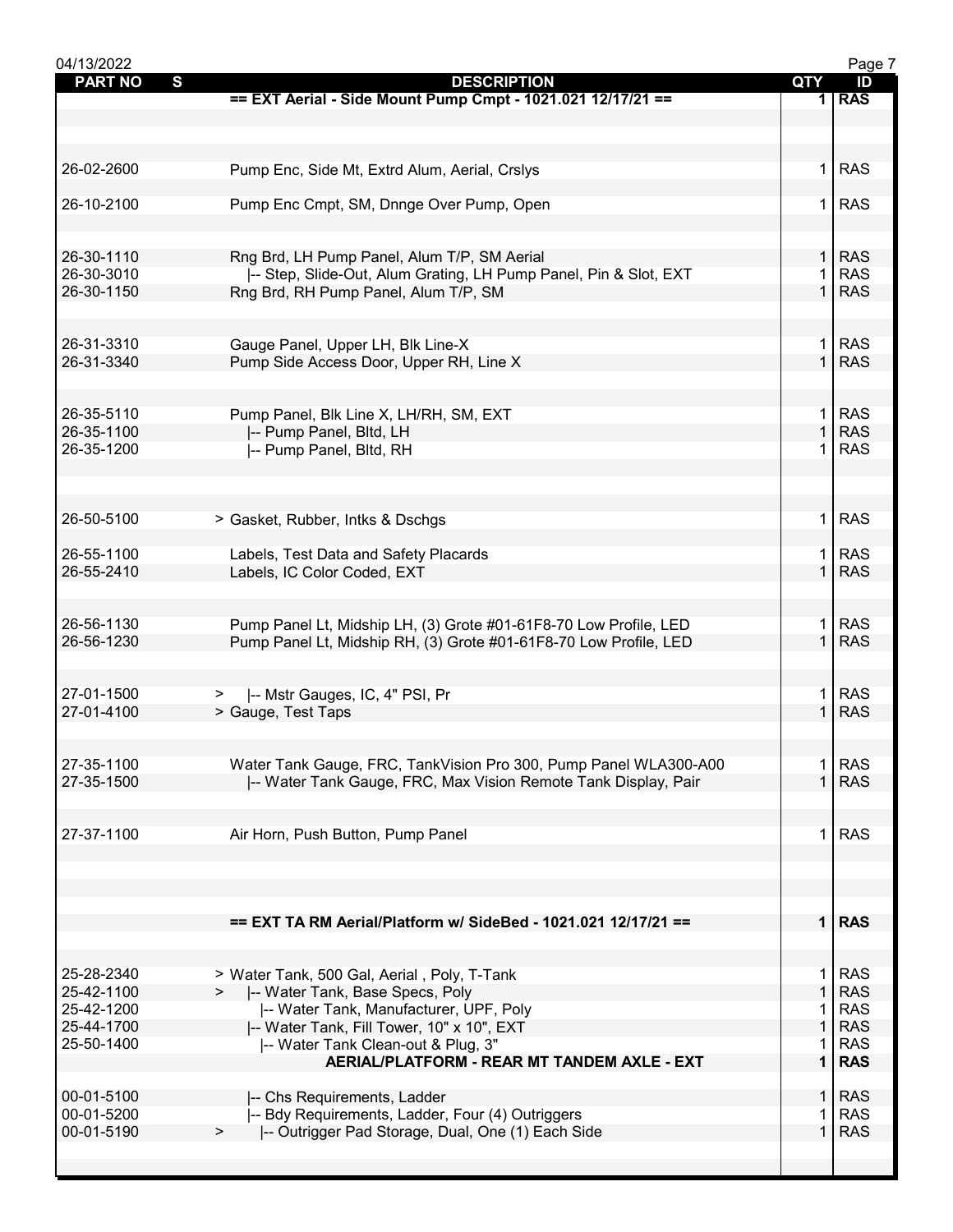| 04/13/2022     |   |               |                                                                    |                | Page 8     |
|----------------|---|---------------|--------------------------------------------------------------------|----------------|------------|
| <b>PART NO</b> | S |               | <b>DESCRIPTION</b>                                                 | QTY            | ID         |
| 00-01-5204     |   | $\,<\,>$      | -- Harness, Safety, Pac Mule, Four (4), Provd'd By Bdy Bldr        | 1.             | <b>RAS</b> |
| 00-01-5212     |   |               | -- Size, Safety Harness, Large, 34"-40" Waist                      | 1              | <b>RAS</b> |
| 00-01-5214     |   |               | -- Size, Safety Harness, X-Large, 42"-50" Waist                    | 2              | <b>RAS</b> |
| 00-01-5216     |   |               | -- Size, Safety Harness, XX-Large, 52"&Up Waist                    | 1              | <b>RAS</b> |
| 30-00-0399     |   |               | -- Raw Material Surcharge - Tandem Axle                            |                | <b>RAS</b> |
| 30-01-2050     |   |               | -- Bdy Const - Rosenbauer EXT - Aerial                             | 1              | <b>RAS</b> |
| 30-01-2250     |   |               | -- Electrolysis Corrosion Cntrl                                    | 1              | <b>RAS</b> |
| 30-02-1960     |   |               | I-- Side Body Header, Alum, Pntd, Tndm Axle, EXT                   | $\mathbf{1}$   | <b>RAS</b> |
| 44-06-1200     |   |               | -- Whi Well Panel, Alum, Pntd, Tndm Axle                           | 1              | <b>RAS</b> |
| 44-06-4320     | S | $\,<$         | -- Fenderette, Stainless Steel, Black, EXT                         | $\overline{c}$ | <b>RAS</b> |
| 40-40-5200     |   |               | -- Bdy Sub-Structure, EXT, Tndm Axle                               | 1              | <b>RAS</b> |
| 44-06-5240     |   |               | -- Outrigger Bdy Panels w/ Secondary Covers, Alum, Pntd            | 1              | <b>RAS</b> |
| 30-01-3130     |   | $\geq$        | -- Cover, Outrigger, Pntd Alum                                     | 1              | <b>RAS</b> |
|                |   |               | AERIAL / PLATFORM HOSEBEDS - SIDE HOSEBED - EXT                    | $\mathbf 1$    | <b>RAS</b> |
|                |   |               |                                                                    |                |            |
| 41-39-1350     |   |               | -- Hosebed, Aerial, Right Hand Side Load, EXT                      | $\mathbf{1}$   | <b>RAS</b> |
| 41-39-2150     |   |               | -- Hosebed, Grating, Extrd Alum, Aerial, EXT                       | 1              | <b>RAS</b> |
| 41-39-3500     |   |               | -- Hosebed, Strge Cpcty 5" LDH SJ Rbbr                             | $\mathbf{1}$   | <b>RAS</b> |
| 41-39-4200     |   |               | -- Hose Length, 100'                                               | 10             | <b>RAS</b> |
| 41-40-1100     |   |               | -- Hosebed Cvr, Vinyl, Side Load Aerial/Pltfrm, Velcro             | 1              | <b>RAS</b> |
| 29-20-5600     |   |               | -- Vinyl Cover, Color, RED                                         | 1              | <b>RAS</b> |
| 40-42-5030     |   |               | > 100" OAW, 24"/22", Full Dpth/LwrDpth, TA RM Arl/Pltfrm           | 1              | <b>RAS</b> |
| 40-42-5142     |   |               | > Hngd/Roll Up Combo, TA RMA, Side Bed                             | 1              | <b>RAS</b> |
| 30-02-1800     |   |               | -- Drs, Hngd/Roll-Up Combination Specs, EXT                        | $\mathbf{1}$   | <b>RAS</b> |
| 30-02-1260     |   | >             | -- Dr Strap, EZ-Pull Down, Ea                                      | 5              | <b>RAS</b> |
| 30-02-1521     |   | $\geq$        | -- Dr Handle, Eberhard 21100 Series, Black, Hngd Drs (Ea)          | 5              | <b>RAS</b> |
|                |   |               |                                                                    |                |            |
|                |   |               | <b>LEFT SIDE COMPARTMENTATION</b>                                  | 1              | <b>RAS</b> |
|                |   |               |                                                                    |                |            |
| 40-61-2420     |   | $\langle$ $>$ | -- Abv Frnt Outrigger, Sngl Cmpt, Roll Up Otsd Cmpt, 24"           | $\mathbf{1}$   | <b>RAS</b> |
| 44-40-1020     |   |               | I-- Vents, Compts, Louvers (Ea)                                    | $\overline{c}$ | <b>RAS</b> |
| 55-01-3360     |   |               | -- Cmpt Lt, Wall, OSS Access, 18" LED Tube Lt, (2) Ea Cmpt         | $\mathbf{1}$   | <b>RAS</b> |
| 55-06-1100     |   |               | I-- Cmpt Lt, Dr Swtch, Auto, Ea                                    | 1              | <b>RAS</b> |
| 40-62-3460     |   | $\,<\,>$      | -- Ahd Rr Whls, Full Ht Cmpt, Roll Up Otsd Cmpt, 34"               | $\mathbf{1}$   | <b>RAS</b> |
| 44-40-1020     |   |               | -- Vents, Compts, Louvers (Ea)                                     | 2              | <b>RAS</b> |
| 55-01-3620     |   |               | -- RBA InVisiLight, 45" Rcsd, ShvIng, Sides (2) Ea Cmpt, EXT       | $\mathbf{1}$   | <b>RAS</b> |
| 55-06-1100     |   |               | -- Cmpt Lt, Dr Swtch, Auto, Ea                                     |                | <b>RAS</b> |
| 40-64-6430     | S | $\langle$ >   | -- Abv Frnt Tndm, Uppr Cmpt, Roll Up Otsd Cmpt, 87"                | $\mathbf{1}$   | <b>RAS</b> |
| 44-40-1020     |   |               | -- Vents, Compts, Louvers (Ea)                                     | $\overline{2}$ | <b>RAS</b> |
| 55-01-3605     |   |               | .<br> -- RBA InVisiLight, 17" Rcsd, Shvlng, Sides (2) Ea Cmpt, EXT | $\mathbf{1}$   | <b>RAS</b> |
| 55-01-3695     |   |               | I-- RBA InVisiLight, 62" Rcsd, Ceiling Lt, Ea Cmpt, EXT            | 1              | <b>RAS</b> |
| 55-06-1100     |   |               | -- Cmpt Lt, Dr Swtch, Auto, Ea                                     | 1              | <b>RAS</b> |
| 40-65-5010     |   | $\langle$ >   | -- Abv Rr Tndm, Uppr Cmpt, Hngd Lift Up Dr, 50"                    | 1              | <b>RAS</b> |
| 44-40-1020     |   |               | -- Vents, Compts, Louvers (Ea)                                     | $\overline{c}$ | <b>RAS</b> |
| 55-01-3600     |   |               | I-- RBA InVisiLight, 11" Rcsd, ShvIng, Sides (2) Ea Cmpt, EXT      | 1              | <b>RAS</b> |
| 55-01-3680     |   |               | -- RBA InVisiLight, 45" Rcsd, Ceiling Lt, Ea Cmpt, EXT             | 1              | <b>RAS</b> |
| 55-06-1100     |   |               | I-- Cmpt Lt, Dr Swtch, Auto, Ea                                    | 1              | <b>RAS</b> |
| 40-66-5010     |   | $\,<\,>$      | -- Abv Rr Outrigger, Uppr Cmpt, Hngd Lift Up Dr, 50"               | $\mathbf{1}$   | <b>RAS</b> |
| 44-40-1020     |   |               | -- Vents, Compts, Louvers (Ea)                                     | 2              | <b>RAS</b> |
| 55-01-3600     |   |               | -- RBA InVisiLight, 11" Rcsd, ShvIng, Sides (2) Ea Cmpt, EXT       | $\mathbf{1}$   | <b>RAS</b> |
| 55-01-3680     |   |               | -- RBA InVisiLight, 45" Rcsd, Ceiling Lt, Ea Cmpt, EXT             | 1              | <b>RAS</b> |
| 55-06-1100     |   |               | -- Cmpt Lt, Dr Swtch, Auto, Ea                                     | 1              | <b>RAS</b> |
| 40-67-3416     |   | $S < \gt$     | -- Bhnd Rr Whls, Low Cmpt, Hngd Dble Dr, 33"                       | 1              | <b>RAS</b> |
| 44-40-1020     |   |               | -- Vents, Compts, Louvers (Ea)                                     | $\overline{c}$ | <b>RAS</b> |
| 55-01-3605     |   |               | -- RBA InVisiLight, 17" Rcsd, ShvIng, Sides (2) Ea Cmpt, EXT       | 1              | <b>RAS</b> |
| 55-06-1100     |   |               | -- Cmpt Lt, Dr Swtch, Auto, Ea                                     | $\mathbf{1}$   | <b>RAS</b> |
| 40-68-2500     |   | $\,<\,>$      | -- Bhnd Rr Outrigger, Turntable Access, Alum T/P, 25"              | 1              | <b>RAS</b> |
| 40-96-1600     |   | $\geq$        | -- Access Ladder, Aerial, LH, Swing Out & Down, 17"W               | 1              | <b>RAS</b> |
| 33-70-1230     |   | $\langle$ $>$ | -- Handrails, EZ-Climb Ladder, 30", Pair                           | 1              | <b>RAS</b> |
|                |   |               |                                                                    |                |            |
|                |   |               |                                                                    |                |            |
|                |   |               |                                                                    |                |            |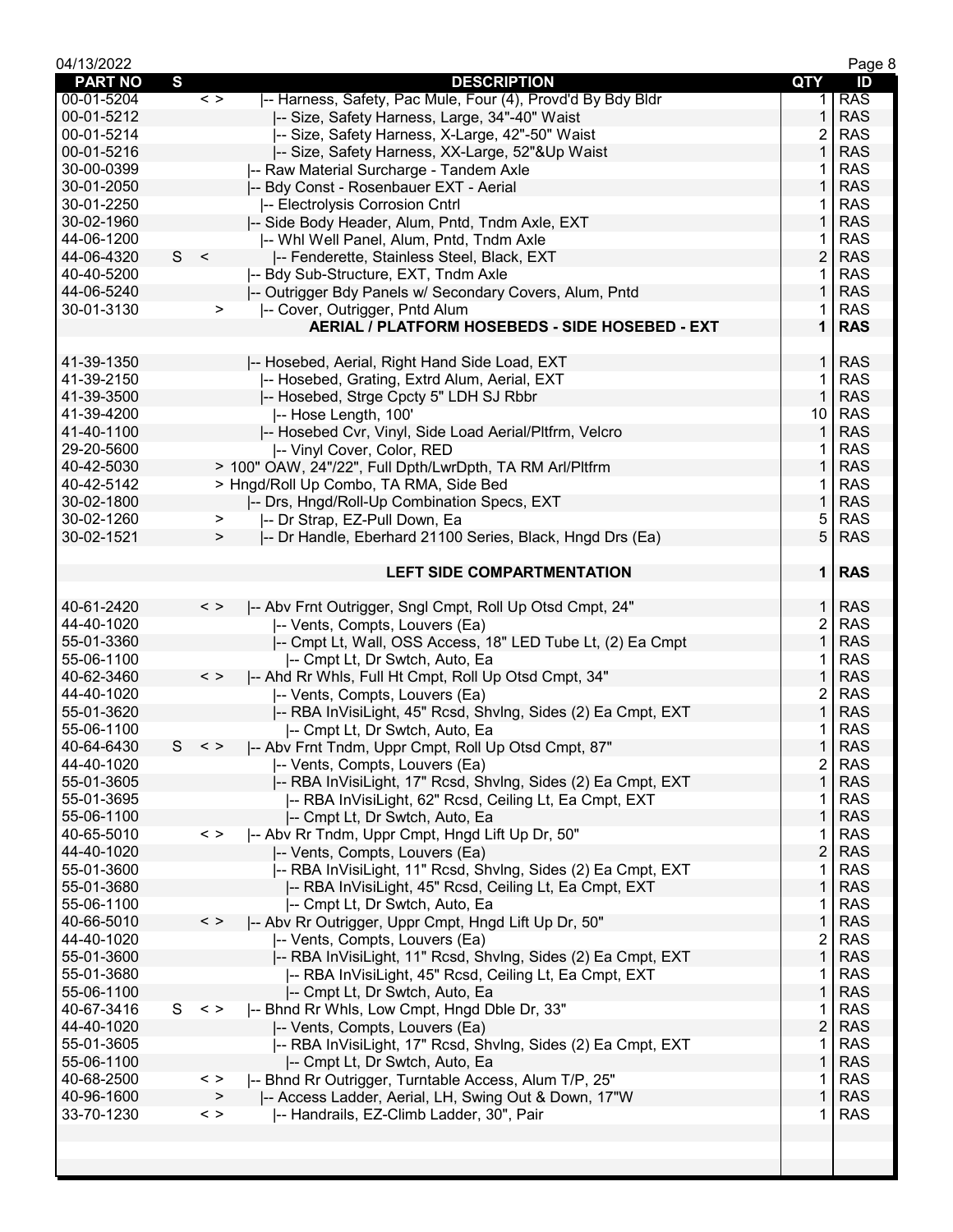| 04/13/2022     |   |                                                                         |                | Page 9     |
|----------------|---|-------------------------------------------------------------------------|----------------|------------|
| <b>PART NO</b> | S | <b>DESCRIPTION</b>                                                      | QTY            | ID         |
| 54-10-1300     |   | -- Step Lt, Fxd / Fldg Step, LED, Ea                                    | $\overline{2}$ | <b>RAS</b> |
|                |   | <b>RIGHT SIDE COMPARTMENTATION</b>                                      | 1              | <b>RAS</b> |
|                |   |                                                                         |                |            |
|                |   |                                                                         |                |            |
| 40-71-2420     |   | $\langle$ ><br>-- Abv Frnt Outrigger, Sngl Cmpt, Roll Up Otsd Cmpt, 24" | 1.             | <b>RAS</b> |
| 44-40-1020     |   | -- Vents, Compts, Louvers (Ea)                                          | 2              | <b>RAS</b> |
| 55-01-3360     |   | -- Cmpt Lt, Wall, OSS Access, 18" LED Tube Lt, (2) Ea Cmpt              | $\mathbf{1}$   | <b>RAS</b> |
| 55-06-1100     |   | -- Cmpt Lt, Dr Swtch, Auto, Ea                                          | 1              | <b>RAS</b> |
| 40-72-3460     |   | $\,<\,>$<br>-- Ahd Rr Whls, Full Ht Cmpt, Roll Up Otsd Cmpt, 34"        | $\mathbf{1}$   | <b>RAS</b> |
| 44-40-1020     |   | -- Vents, Compts, Louvers (Ea)                                          | 2              | <b>RAS</b> |
| 55-01-3620     |   | -- RBA InVisiLight, 45" Rcsd, ShvIng, Sides (2) Ea Cmpt, EXT            | 1              | <b>RAS</b> |
| 55-06-1100     |   | -- Cmpt Lt, Dr Swtch, Auto, Ea                                          |                | <b>RAS</b> |
| 40-77-3416     | S | -- Bhnd Rr Whls, Low Cmpt, Hngd Dble Dr, 33"<br>$\langle$ >             | 1              | <b>RAS</b> |
|                |   |                                                                         |                |            |
| 44-40-1020     |   | -- Vents, Compts, Louvers (Ea)                                          | 2              | <b>RAS</b> |
| 55-01-3605     |   | -- RBA InVisiLight, 17" Rcsd, ShvIng, Sides (2) Ea Cmpt, EXT            | $\mathbf{1}$   | <b>RAS</b> |
| 55-06-1100     |   | -- Cmpt Lt, Dr Swtch, Auto, Ea                                          | 1              | <b>RAS</b> |
| 40-78-2510     | S | $\,<\,>$<br>-- Bhnd Rr Outrigger, Low Cmpt, Hngd Sngl Dr, 35"           | $\mathbf{1}$   | <b>RAS</b> |
| 44-40-1020     |   | -- Vents, Compts, Louvers (Ea)                                          | 2              | <b>RAS</b> |
| 55-01-3605     |   | -- RBA InVisiLight, 17" Rcsd, ShvIng, Sides (2) Ea Cmpt, EXT            | $\mathbf 1$    | <b>RAS</b> |
| 55-06-1100     |   |                                                                         |                | <b>RAS</b> |
|                |   | -- Cmpt Lt, Dr Swtch, Auto, Ea                                          |                |            |
|                |   |                                                                         |                |            |
|                |   |                                                                         |                |            |
| 40-95-3100     |   | Rr Aerial Bdy Configuration, Roll Up Dr, EXT                            | $\mathbf{1}$   | <b>RAS</b> |
| 55-01-3360     |   | -- Cmpt Lt, Wall, OSS Access, 18" LED Tube Lt, (2) Ea Cmpt              | 1              | <b>RAS</b> |
| 55-06-1100     |   | -- Cmpt Lt, Dr Swtch, Auto, Ea                                          | $\mathbf{1}$   | <b>RAS</b> |
|                |   | EQUIPMENT - BODY MOUNTED - EXT AERIAL/PLATFORM                          | 1              | <b>RAS</b> |
|                |   |                                                                         |                |            |
| 90-02-3660     |   |                                                                         |                | <b>RAS</b> |
|                |   | -- Ladder Strge, Rr Slide, Torque Box, EXT Aerial/Platform              | 1              |            |
| 90-03-0210     |   | -- Ladders, Ground, Provd'd By Manufacturer, Arl/Pltfrm, MN             | $\mathbf{1}$   | <b>RAS</b> |
| 90-03-3300     |   | -- Ladder, Roof, Duo-Safety, 14' Alum 775-A                             |                | <b>RAS</b> |
| 90-03-3600     |   | -- Ladder, Roof, Duo-Safety, 20' Alum 875-A                             | $\overline{2}$ | <b>RAS</b> |
| 90-06-4700     |   | -- Ladder, Ext, Duo-Safety, 28' Alum, 2 Sect 1200-A                     | 1              | <b>RAS</b> |
| 90-07-4300     |   | -- Ladder, Ext, Duo-Safety, 35' Alum, 3 Sect 1225-A                     | 1              | <b>RAS</b> |
| 90-03-0230     |   | -- Ladders, Fldg Attic, Provd'd By Manufacturer, MN                     |                | <b>RAS</b> |
| 90-08-2600     |   |                                                                         | 1              | <b>RAS</b> |
|                |   | -- Ladder, Attic, Duo-Safety, 10' Alum, Fold 585-A                      |                |            |
| 90-16-5420     |   | -- Pike Pole Mounting Tube, In Ladder Compt                             | 10             | <b>RAS</b> |
| 90-16-6110     |   | -- Pike Poles   Provided by Rosenbauer   Aerial/Platform                | 1              | <b>RAS</b> |
| 90-16-2200     |   | -- Pike Pole, 4' Fbgls, "D" Hndl                                        | 2              | <b>RAS</b> |
| 90-16-2300     |   | -- Pike Pole, 6' Fbgls, Round Hndl                                      | $\overline{2}$ | <b>RAS</b> |
| 90-16-2600     |   | -- Pike Pole, 8' Fbgls, Round Hndl                                      | $\overline{c}$ | <b>RAS</b> |
| 90-16-2800     |   | -- Pike Pole, 10' Fbgls, Round Hndl                                     | $\overline{2}$ | <b>RAS</b> |
|                |   |                                                                         |                |            |
| 90-16-3000     |   | -- Pike Pole, 12' Fbgls, Round Hndl                                     | 2              | <b>RAS</b> |
|                |   |                                                                         |                |            |
|                |   | <b>REAR STEP - EXT AERIAL/PLATFORM</b>                                  | 1              | <b>RAS</b> |
|                |   |                                                                         |                |            |
| 44-02-2100     |   | -- Rub Rails, Rr Bdy, EXT, Extrd Alum                                   | 1.             | <b>RAS</b> |
|                |   |                                                                         |                |            |
|                |   |                                                                         |                |            |
| 44-11-5150     |   |                                                                         | 1.             | <b>RAS</b> |
|                |   | Whl Well Cmpt, Ahd of Whls Left Side, EXT                               |                |            |
| 44-10-1410     |   | -- Whi Well Cmpt, Sngl SCBA Tube, Pntd S/S Dr<br>$>$ $\sim$             | 1              | <b>RAS</b> |
| 44-10-6000     |   | -- Whi Well Compt, SCBA Compt Straps                                    | 1              | <b>RAS</b> |
| 44-11-5250     |   | Whl Well Cmpt, Btwn Tndms Left Side, EXT                                | 1              | <b>RAS</b> |
| 44-10-1410     |   | >  -- Whi Well Cmpt, Sngl SCBA Tube, Pntd S/S Dr                        | $\overline{2}$ | <b>RAS</b> |
| 44-10-6000     |   | -- Whi Well Compt, SCBA Compt Straps                                    | $\overline{2}$ | <b>RAS</b> |
| 44-11-5350     |   | Whl Well Cmpt, Bhnd Whls Left Side, EXT                                 | $\mathbf{1}$   | <b>RAS</b> |
| 44-07-1702     |   | -- Fuel Fill Door Assy, Pntd, Poly Pckt, LH Whl WII Pnl, (Fire Shopp)   | 1              | <b>RAS</b> |
|                |   |                                                                         |                |            |
| 44-11-5550     |   | Whl Well Cmpt, Ahd of Whls Right Side, EXT                              | 1              | <b>RAS</b> |
| 44-10-1410     |   | -- Whi Well Cmpt, Sngl SCBA Tube, Pntd S/S Dr<br>$\geq$                 | 1              | <b>RAS</b> |
| 44-10-6000     |   | -- Whi Well Compt, SCBA Compt Straps                                    | 1              | <b>RAS</b> |
| 44-11-5650     |   | Whl Well Cmpt, Btwn Tndms Right Side, EXT                               | 1              | <b>RAS</b> |
| 44-10-1410     |   | -- Whi Well Cmpt, Sngl SCBA Tube, Pntd S/S Dr<br>$\geq$                 | $\overline{2}$ | <b>RAS</b> |
|                |   |                                                                         |                |            |
|                |   |                                                                         |                |            |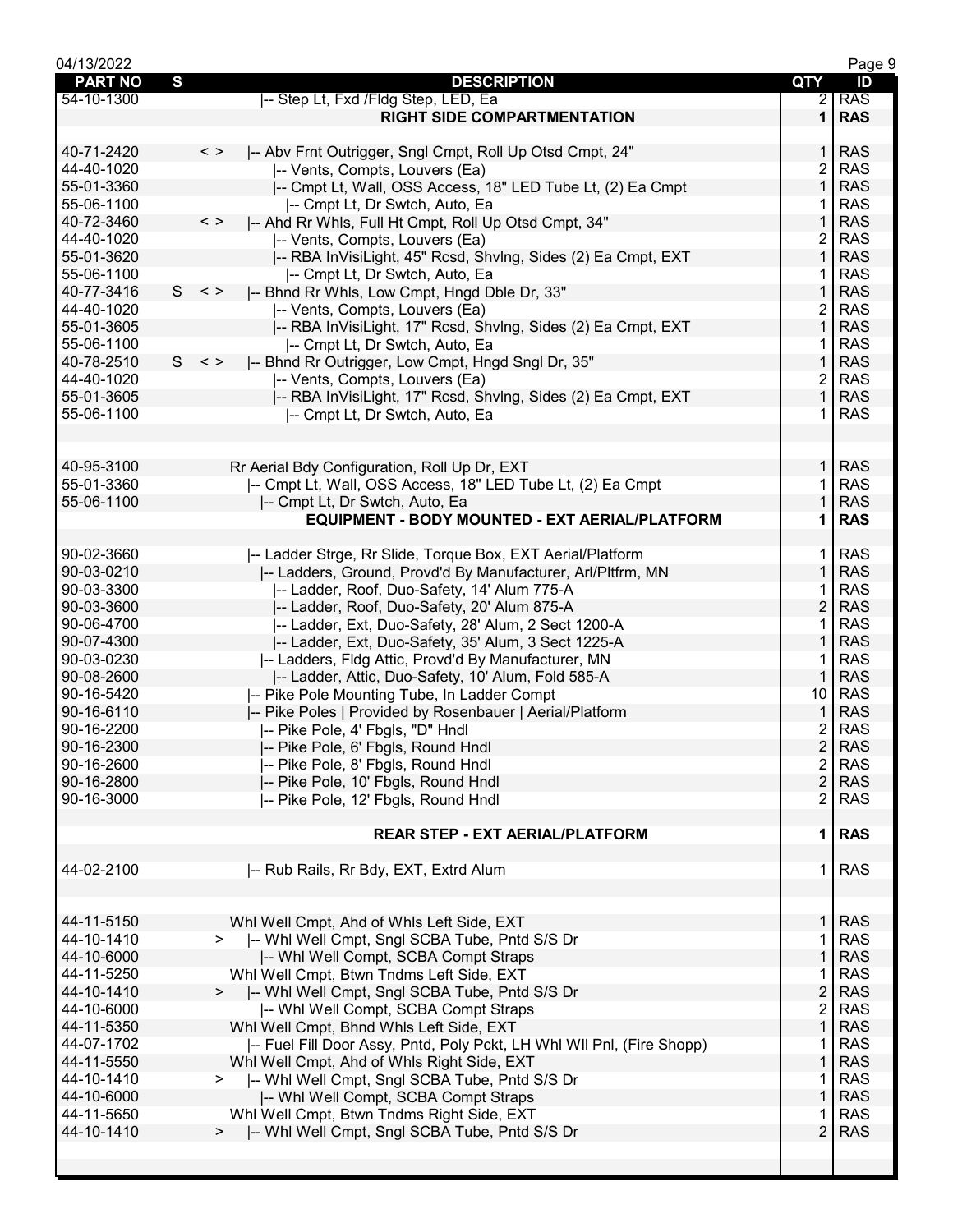| 04/13/2022     |                                                                |              | Page 10    |
|----------------|----------------------------------------------------------------|--------------|------------|
| <b>PART NO</b> | $\mathbf{s}$<br><b>DESCRIPTION</b>                             | QTY          | ID         |
| 44-10-6000     | -- Whl Well Compt, SCBA Compt Straps                           |              | $2$ RAS    |
| 44-11-5750     | Whi Well Cmpt, Bhnd Whis Right Side, EXT                       | $\mathbf{1}$ | <b>RAS</b> |
| 44-10-1410     | >  -- Whi Well Cmpt, Sngl SCBA Tube, Pntd S/S Dr               | 1.           | <b>RAS</b> |
| 44-10-6000     | -- Whl Well Compt, SCBA Compt Straps                           | $\mathbf{1}$ | <b>RAS</b> |
|                | == EXT Aerial/Platform Common Body Part - 1021.021 12/17/21 == | 1.           | <b>RAS</b> |
|                |                                                                |              |            |
| 44-01-1400     |                                                                | $\mathbf 1$  | <b>RAS</b> |
|                | -- Bdy Trim, Frnt Bdy, Ht of Side Cmpts, Alum T/P              |              |            |
|                |                                                                |              |            |
| 44-01-4020     | -- Bdy Trim, Rr Bdy, Smooth Alum for Chevron Stripe, EXT       | 1.           | <b>RAS</b> |
|                |                                                                |              |            |
|                |                                                                |              |            |
|                |                                                                |              |            |
|                |                                                                |              |            |
|                |                                                                |              |            |
|                |                                                                |              |            |
| 44-02-1120     | -- Rub Rails, Lwr Bdy, EXT, Extrd Alum                         |              | 1 RAS      |
|                |                                                                |              |            |
|                |                                                                |              |            |
|                | == EXT Aerial - AC Electrical System - 1021.021 12/17/21 ==    | $\mathbf 1$  | <b>RAS</b> |
|                |                                                                |              |            |
|                |                                                                |              |            |
|                |                                                                |              |            |
|                |                                                                |              |            |
|                |                                                                |              |            |
|                |                                                                |              |            |
|                |                                                                |              |            |
|                |                                                                |              |            |
|                |                                                                |              |            |
|                |                                                                |              |            |
|                |                                                                |              |            |
|                |                                                                |              |            |
|                | == EXT Aerial - Equipment Systems - 1021.021 12/17/21 ==       |              | $1$ RAS    |
|                |                                                                |              |            |
|                |                                                                |              |            |
|                |                                                                |              |            |
|                |                                                                |              |            |
|                |                                                                |              |            |
|                |                                                                |              |            |
|                |                                                                |              |            |
|                |                                                                |              |            |
|                |                                                                |              |            |
|                |                                                                |              |            |
|                |                                                                |              |            |
|                |                                                                |              |            |
|                |                                                                |              |            |
|                |                                                                |              |            |
|                |                                                                |              |            |
|                | == EXT TA Aerial - Pnt/Ltr/Str - 1021.021 12/17/21 ==          |              | 1 RAS      |
|                |                                                                |              |            |
|                |                                                                |              |            |
| 80-22-2106     | Bdy Paint, Aerial, Sngl Color, EXT                             | 1.           | <b>RAS</b> |
| 80-32-1350     | Compt Finish, DA Sanded, Up to 10 Cmpts, EXT                   | 1            | <b>RAS</b> |
| 80-40-1250     | Whl Finish, By Chassis Manufacturer                            | $\mathbf{1}$ | <b>RAS</b> |
| 80-42-1500     | Bdy Paint, Touch Up, 2 oz. Bttl, One Color                     | $\mathbf{1}$ | <b>RAS</b> |
| 80-43-2995     | > Blacked Out Items- Line-X/Paint                              | $\mathbf{1}$ | <b>RAS</b> |
| 80-43-3000     | -- Speaker/Cover Finish, Flat Black Pnt, Ea                    | 1.           | <b>RAS</b> |
| 80-43-3004     | -- Q2B Grill/Shroud Finish, Flat Black Pnt, Ea                 | $\mathbf 1$  | <b>RAS</b> |
|                |                                                                |              |            |
|                |                                                                |              |            |